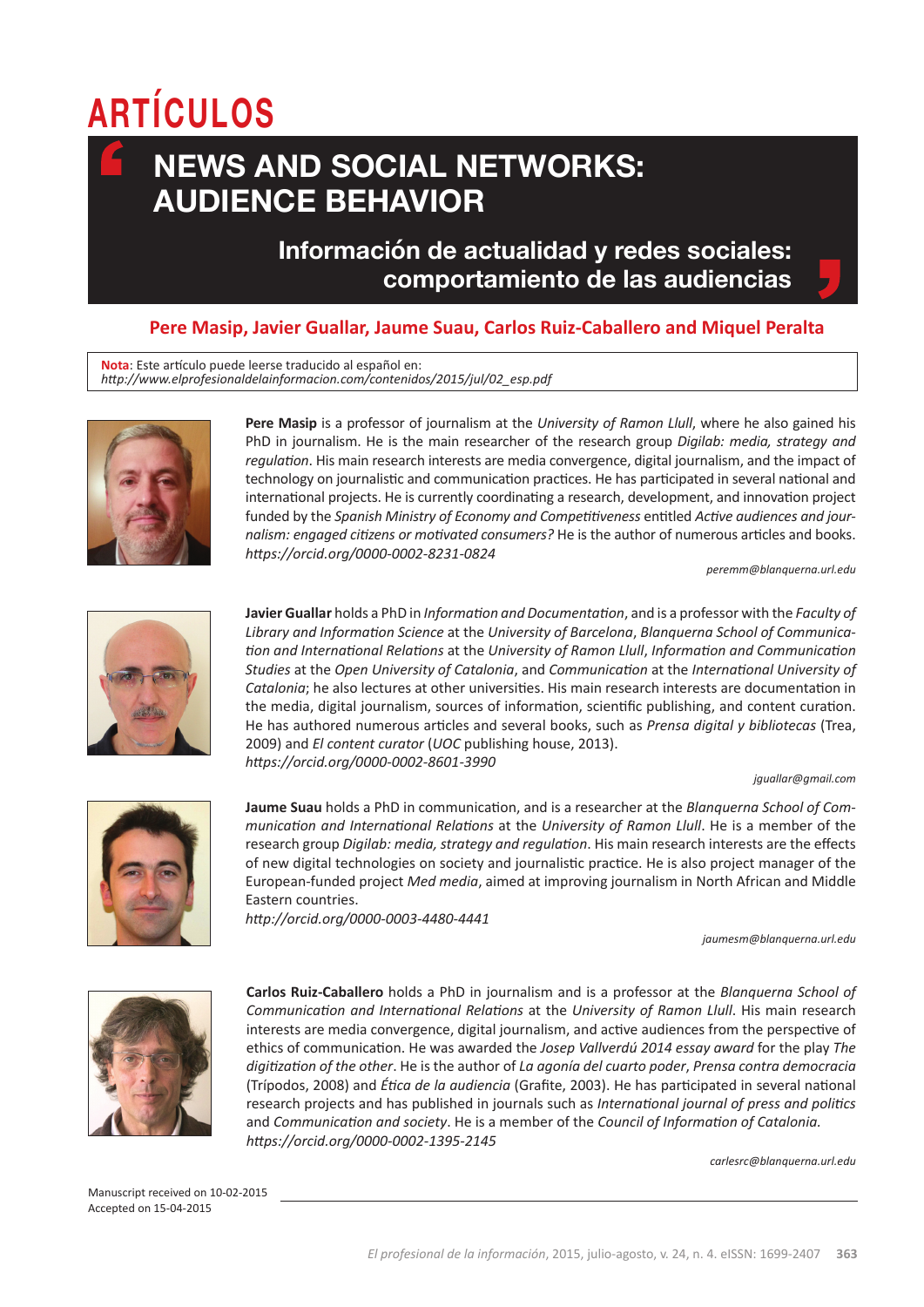

**Miquel Peralta** holds a PhD in journalism and is a professor at the *Blanquerna School of Communication and International Relations* at the *University of Ramon Llull*, where he teaches television journalism language and lectures at various postgraduate courses. He is also part of the research group *Digilab: media, strategy and regulation*. He combines his university teaching with television journalism on *Radio Televisión Española*. He currently directs the television programme on entrepreneurs *I've an idea* (shown on channel *La2*). He has participated at various national and international conferences on journalism and television audiences. He is the author, among others, of the book *Teleinformativos: La noticia digital en televisión* (UOC publishing house). His main research interests are digital news on television, the production processes of television news, and audiences in television.

*http://orcid.org/0000-0001-9842-4538*

*miquelperaltam@blanquerna.url.edu*

*Universitat Ramon Llull*, *Facultat de Comunicació i Relacions Internacionals Blanquerna*  Plaça Joan Coromines, 08001 Barcelona, España

#### **Abstract**

Based on a quantitative approach, this paper presents some of the preliminary results of a research project focused on the analysis of the motivations that encourage citizens to actively participate in online news media, using the mechanisms provided by their websites, and through open social network platforms. The findings show that, although there is a widespread discourse of distrust in connection to journalists and the traditional media institutions, as well as general criticism of the actual practices of journalists, the common understanding of the participatory dimension of the media does not entail discourses of change or modification of the existing hegemony. Instead of turning to alternative sources, such as citizen journalism or non-traditional media, or taking the lead by creating their own content, citizens prefer to continue to respect journalism as a profession and the traditional media institutions as the main producers of news as well as the most trusted sources of information. Furthermore, although in previous studies audience participation "in" the media has been highlighted, the findings of this research show that the practice of user recommendation or dissemination of media content through social networks has been adopted by a large number of citizens.

#### **Keywords**

Participatory journalism; Active audiences; UGC; Online journalism; Social networks; Surveys.

#### **Resumen**

Este artículo presenta los primeros resultados de un proyecto de investigación centrado en el análisis de las motivaciones que impulsan a los ciudadanos a participar activamente a través de los mecanismos que con ese fin ofrecen los medios digitales y a través de las redes sociales. Los resultados muestran que a pesar de los discursos generalizados de desconfianza en torno a los periodistas y los medios de comunicación tradicionales, así como las quejas generales sobre la práctica de la profesión periodística, la dimensión participativa de los medios de comunicación no conlleva un discurso o modificación de las hegemonías existentes. En lugar de recurrir a fuentes alternativas (como el periodismo ciudadano o medios no tradicionales), o generar contenidos informativos propios, los ciudadanos siguen confiando en los periodistas y los medios tradicionales como los principales productores de noticias, así como las fuentes de información de mayor confianza. Por otra parte, aunque tradicionalmente se ha destacado la participación de las audiencias "en" los medios, los resultados muestran que las prácticas de recomendación o diseminación en redes sociales de contenidos previamente elaborados por los medios son asumidas por un número importante de ciudadanos.

#### **Palabras clave**

Periodismo participativo; Audiencias activas; Contenidos generados por los usuarios; Periodismo digital; Redes sociales; Encuestas.

**Masip, Pere**; **Guallar, Javier**; **Suau, Jaume**; **Ruiz-Caballero, Carlos**; **Peralta, Miquel** (2015). "News and social networks: audience behavior". *El profesional de la información*, v. 24, n. 4, pp. 363-370.

*http://dx.doi.org/10.3145/epi.2015.jul.02*

#### **1. Introduction**

Symbolic power, as **Thompson** defined it (1985), is no longer exclusively a media monopoly thanks to the advent of web 2.0, social networks, and active audiences. The participatory potential of new media enables citizen generated content to be produced and disseminated. This development has led

to the frequent prediction of the demise of traditional media (**Negroponte**, 1995; **Sabadín**, 2007; **Nerone**, 2009) and a deluge of what is referred to as citizen journalism (**Gilmor**, 2007; **Rosen**, 2006). Other authors envisage hybrid scenarios, based on co-operation between professional and citizen journalists (**Bruns**, 2005).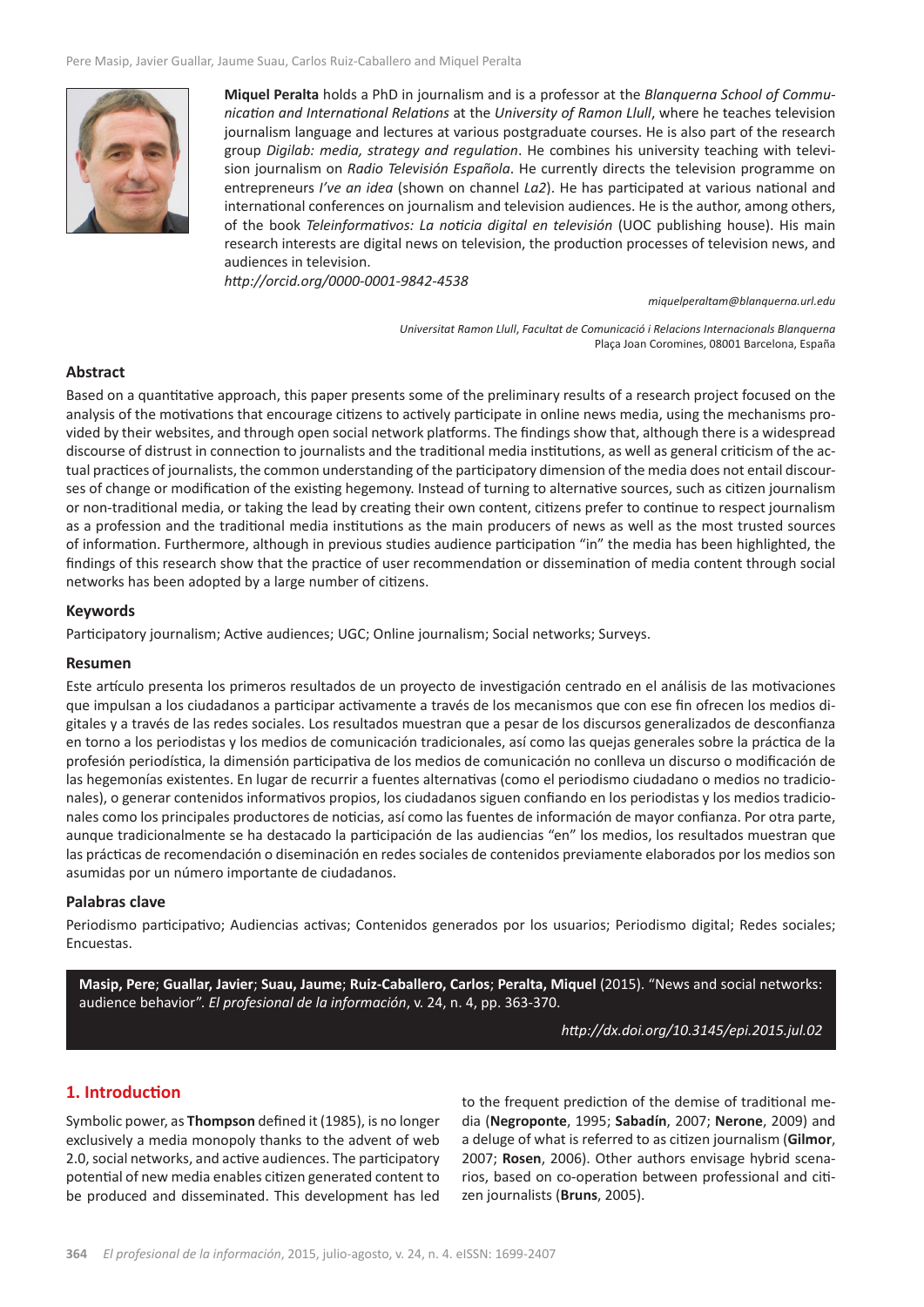Over and above the discussion about a future without professional journalists or the media, the fact is that in a little less than a decade journalists have sought to turn the audience into more than just readers. The public are invited to share their views -even though they are not always listened to (**Masip**; **Micó**, 2010)- and encouraged to develop and contribute their own content (**Guallar**, 2007). The new relationship between media and audiences, despite having been driven by the newspaper companies, was received with an ambivalent attitude by journalists (**Chung**, 2007; **Domingo** *et al.*, 2008; **Singer**, 2010; **Harrison**, 2010; **Wardle**; **Williams**, 2010). Aware of the enormous potential of audience participation, particularly as a source, journalists gladly welcomed comments, although sometimes bemoaned the tone used, and opened the doors to citizens to send in their material. Journalists were aware that, with unplanned news, journalists would always be the last ones on the spot and that the images captured by witnesses added immediacy, spontaneity, authenticity, and proximity. On the other hand, journalists have been critical of any initiative that could compromise their gatekeeper role or bring changes to their routines and pre-existing values (**Harrison**, 2010; **O'Sullivan**; **Heinonen**, 2008; **Quandt**, 2008; **Wardle**; **Williams**, 2010; **Williams** *et al.*, 2010).

Despite the potential professionals offer for journalism, the prevalence of participatory mechanisms is mainly due to economic motivations (**Singer** *et al.*, 2011; **Vujnovic** *et al.*, 2010, **Rosenstiel**; **Michell**, 2011; **Becker**; **Clement**; **Schaedel**, 2010). The participation of citizens "in" and "through" the media (**Carpentier**, 2011) is conceived as a strategy to generate traffic, attract visitors and, as far as possible, build their loyalty. In contrast, academic discourse tends to study the phenomenon of participation from a regulatory perspective, linked to the democratic role of the media, taking for granted the audience's desire to participate and criticizing the lack of enthusiasm of most media and journalists in implementing formats that enable the public to participate more directly in news content (**Borger** *et al.*, 2013).

As noted above, social networks have often been perceived as a way to challenge the hegemony of the media because they channel participation from media-controlled platforms to open ones. However, at the same time social networks have also materialized as an interesting tool for the media, given that they enable dissemination of content, encourage interaction, and are cheap

Certainly, social media, together with blogs, facilitate the proliferation of voices, which are often ignored by the media (**Lowrey**, 2006; **Domingo**; **Heinonen**, 2008). However, research shows that social media have not altered the essence of professional practice. Bloggers who are not journalists are reluctant to define themselves as agents of change in journalism or in competition with journalists (**Matheson**, 2004). And when they seek to become established as authors online, they replicate the routines of the profession, rather than creating new ones (**Lowrey**; **Latta**, 2008).

Researchers have given great attention to exploring the use of social networks in journalistic practice (**Hermida**; **Thurman**, 2008; **García-Torres** *et al.*, 2011; **Herrera-Damas**, 2013; **Palomo**, 2014; **Palomo**; **Meso**, 2014). However, there is little information regarding the public's attitude towards the participatory options and the use of social networks as a source of news. Many of the studies that have focused on the audience were limited to describing their usage preferences (**Boczkowski**; **Mitchelstein**, 2013. **Haise** *et al.* (2013) took a more comprehensive approach, comparing the attitude of journalists and audiences in relation to participation and motivation to participate. While there is consensus between the two groups on the role of journalists and participation, the differences are more significant with reference to motivation. Journalists attribute audience participation to emotional motivations and self-interest, whereas users stress that they take part to develop their knowledge and to contribute topics of interest to them.

The use of social networks is associated with friends and relationships, however, the second most popular activity in social networks is accessing news

#### **2. Objectives and methodology**

This article is part of a broader research project<sup>1</sup> with the general objective to study active audiences –i.e. users of digital media who interact through the participatory mechanisms made available to them by news companies- their profiles, their motivations, their habits, and the content they produce. In this context, it also aims to determine which media, in the public's opinion, best achieve the democratic function assigned to the media, and the media role in a networked society in which any member of the public is a potential broadcaster of news.

This general objective has been subdivided into five specific objectives, which relate to the study of: a) *access to news through social networks;* b) *digital media as a source of news;* c) *audience participation as a counterweight to the media*; d) *the relationship between participation and credibility*; and e) *the relationship between the media, pluralism, and democracy*. This article sets out the findings that relate to the first of these specific objectives —that of access to news through social networks-.

To meet the objectives described, in this research a dual approach to the subject matter was selected, both quantitative and qualitative. This article only presents the findings of the quantitative approach based on a panel conducted in cooperation with the *Associación para la Investigación de los Medios de Comunicación* (*Association for Media Research*) (*AIMC*). The qualitative approach was subsequently implemented by bringing together twelve focus groups, which are currently being analysed.

Therefore, the quantitative study was developed through an agreement with *AIMC*, a consortium created in 1988 by media companies and advertisers to measure and monitor audience ratings. This cooperation allowed, firstly, questions related to this research project to be included on the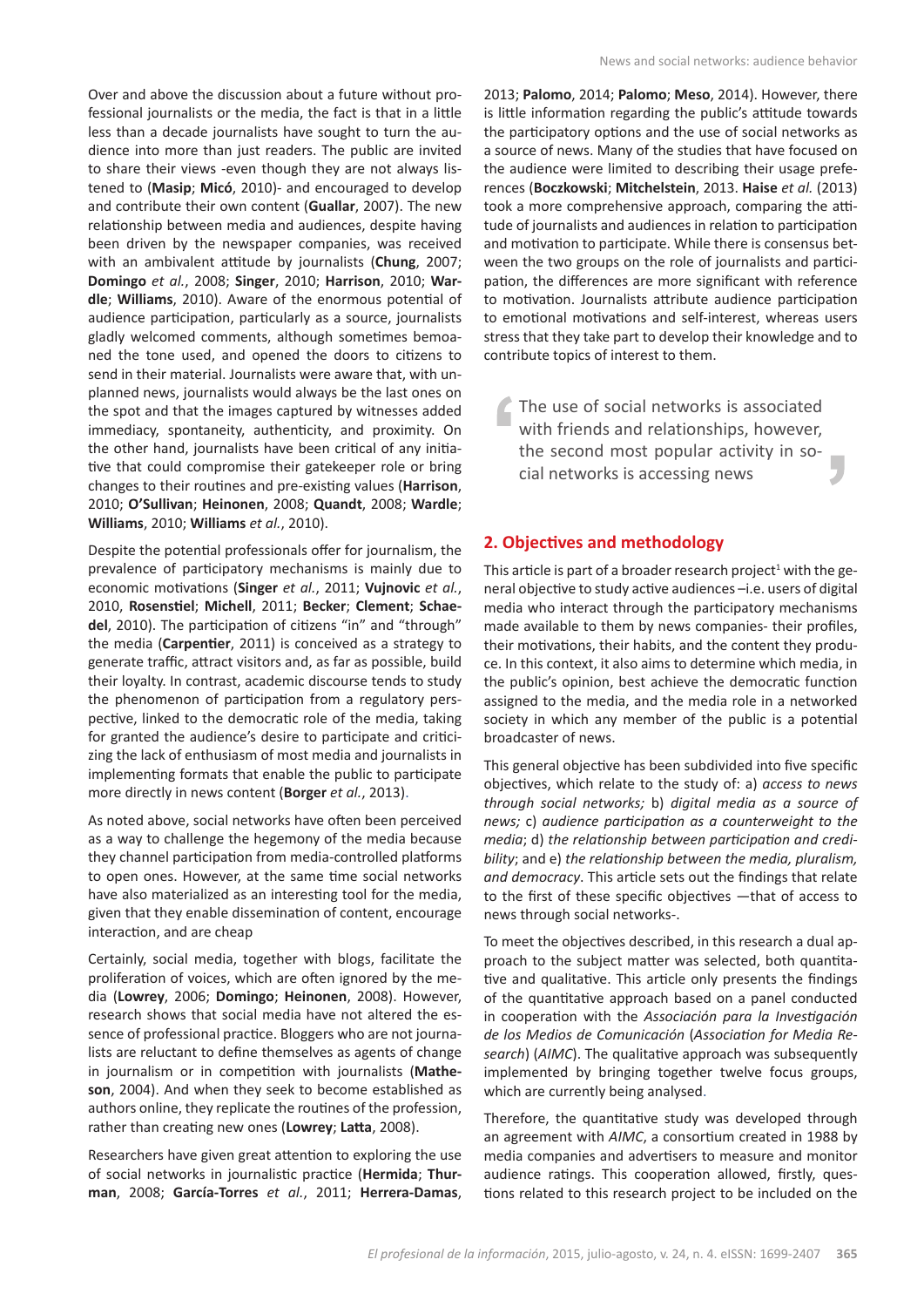questionnaire used by the *AIMC* in its 2013 study on internet users, *Navegantes en la Red,* and secondly, the creation of the panel which is the subject of this article.

The panel consisted of 591 individuals who were interviewed by the *AIMC* team between December 2013 and February 2014. Participants answered a questionnaire including 67 questions, which had previously been discussed with the *AIMC* technical committee to ensure that it met the pre-requisites for the methodological tools used. To select the sample, a multi-stage, stratified random sample procedure was employed, guaranteeing the representativeness of the sample for the internet user population (all over 14 years old).

The questions used pursued a general aim of obtaining detailed information on online news consumption habits, understanding the motivations leading citizens to participate in social networks and through participatory mechanisms in digital media, and learning about the role they ascribe to their involvement in the operation of the media. The 67 questions were grouped into the five major areas described above and this article is based on data from the first major area.

More than half of users follow at least one news medium through social networks and almost a third follow at least one journalist

#### **3. Findings**

In the Internet era, television is still the most popular news medium for Spaniards, cited by 56.8% of the population (*CIS*, 2013). However, the Internet plays an increasingly large part in Spaniards' news consumption. According to the *Navegantes en la Red* study (*AIMC*, 2014), more than half of Internet users, 66.4%, consider the Internet to be a key source of information, and 29.1% consider it a secondary but important source. The percentages of individuals for whom the Internet is not an important source of information or who simply never use it are extremely low, 3.0 and 1.2%, respectively.

The data from *Navegantes en la Red*, supported by our panel, confirm that social networks have penetrated very significantly in Spaniards' use of the Internet. 74.2% of Internet

**Total2 %** Table 1. What do you use social networks for?

Relationships with friends / acquaintances | 19,645 88.1 Family relationships  $\begin{array}{|c|c|c|c|c|c|} \hline \end{array}$  9,765 43.8 Professional relationships  $\vert$  7,203 32.3 Search for a partner and the search for a partner and the search for a partner and the search for a partner of  $\sim$  444 and 2.0 Hobbies 8.381 37.6 Access to news 10,725 48.1 Others 1,291 5.8

Data weighted by the *AIMC*, in thousands.

Percentages do not add up to 100 because more than one answer could be given.

users use social networks daily and 11.6% at least once a week, which is a higher percentage than those who have never used them. We set out below the results of the panel carried out in our study.

#### **Use of social networks**

In line with the trend observed in other countries (**Newman**; **Levy**, 2014), the most popular social networks are *Facebook*, used by 91% of Internet users, and secondly, although quite a long way behind, *Twitter*, used by 39.8%. The next most popular are *LinkedIn* (19.4%), *Google+* (17.3%) and Instagram (13.6%).

Having confirmed the widespread use of social networks by the Spanish population, it is of interest to learn, from the point of view of the objectives of this study, how big a role they have in accessing news. To do so, several questions were posed to the individuals who reported being users of either of the two biggest social networks, *Facebook* or *Twitter*.

First, respondents were asked what they used social networks for (table 1). It was found that the leading use is relationships with friends and acquaintances (88.1%), but after this, it is striking that the second principal use is to access news (48.1%). This confirms that in the new social media world, citizens still have the same need to access news content, or at least half of users state that they use social networks for this purpose.

The data from the survey highlight the dual role of social media users with regard to news: as consumers and as recommenders

#### **Social networks and news**

In terms of how users access news on social networks, friends are the principal channel, 81.2% of users receiving news recommendations from friends. In second place is the media, almost half of users (47.5%) stating that the media recommended the news items (table 2).

The findings are consistent with the fact that more than half of social network users state that they "follow" at least one news medium, and, in addition, 30.2% follow at least one individual journalist (table 3). The first figure highlights the

Table 2. Source of the news received through social networks

|                    | <b>Total</b> | $\%$ |
|--------------------|--------------|------|
| Media              | 11,416       | 47.4 |
| Associations, NGOs | 7,232        | 30.0 |
| Companies          | 3,849        | 16.0 |
| Friends            | 19,555       | 81.2 |
| Journalists        | 5,010        | 20.8 |
| Celebrities        | 3,525        | 14.6 |

Data weighted by the *AIMC*, in thousands.

Percentages do not add up to 100 because more than one answer could be given.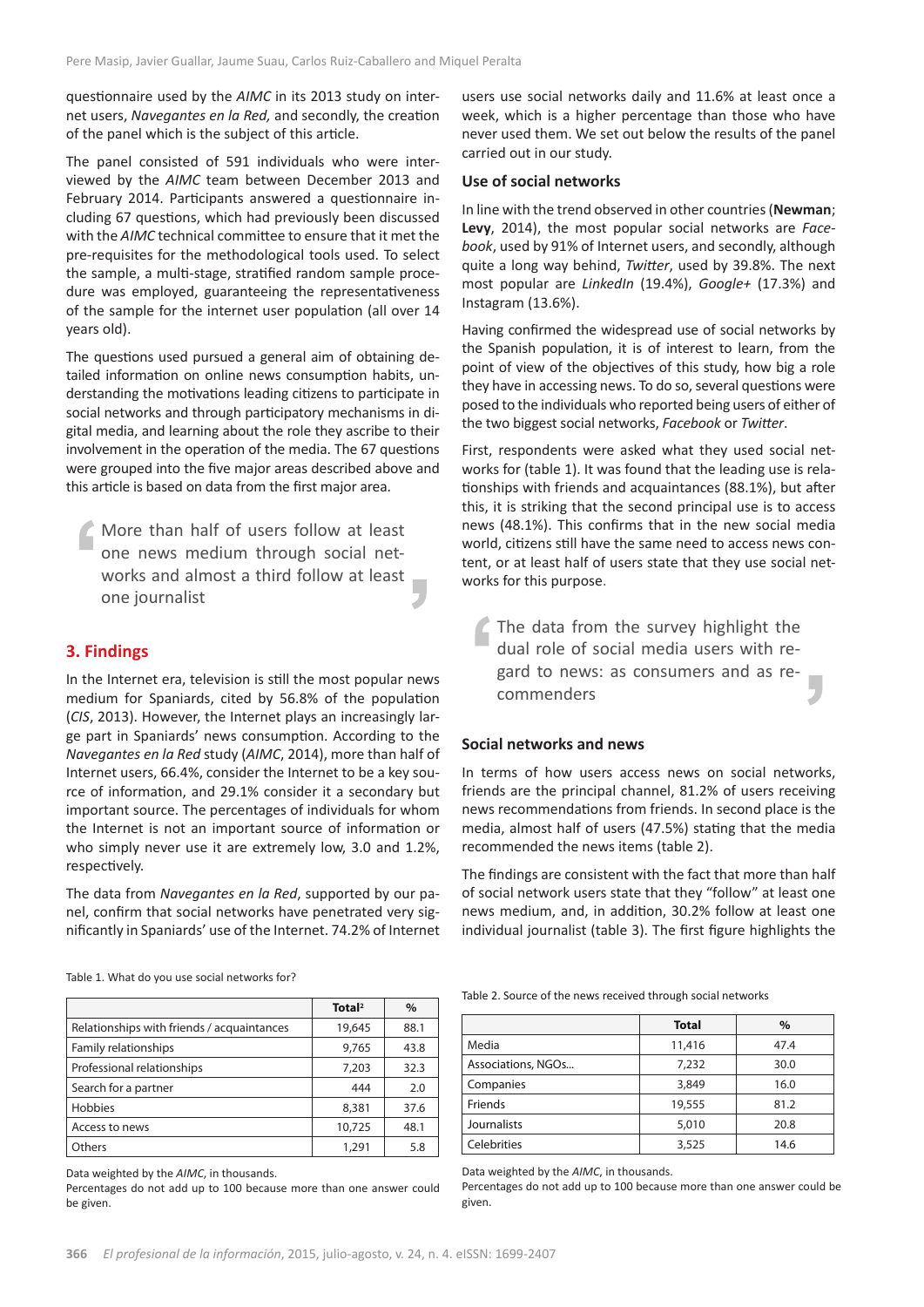Table 3. Following of media and journalists in social networks

|             | Total  | $\%$ |
|-------------|--------|------|
| Media       | 11,196 | 52.8 |
| Journalists | 6,401  | 30.2 |
| Others      | 9,065  | 42.8 |

Data weighted by the *AIMC*, in thousands.

Percentages do not add up to 100 because more than one answer could be given.

importance of traditional media in the new social media environment, and the second points to the increasing role online of the journalist as a brand, given that almost a third of social network users follow journalists.

In addition, the data in the two tables show the important role of the media (and journalists) in accessing news through social networks. In fact, we should not lose sight of the fact the news recommended by friends was produced by professional journalists. Friends are the new news gatekeepers. However, bearing in mind the way of accessing news online described above, Internet users make their selection from the news previously selected by the media and journalists. What may be different is the hierarchization of news and the agreement or disagreement expressed by the active audience regarding the viewpoint from which a story is approached.

Despite the credibility problem facing journalists (**Farias-Batlle**, 2011; **Casero-Ripollés**, 2014), citizens consider the information produced by professional journalists to be more reliable than that produced by non-professionals (table 4).

Table 5 shows the responses to the question about the frequency with which news is received on *Facebook* and *Twitter*, and table 6 shows the frequency with which news is shared in them (social recommendation of news). It is useful to compare the findings.

Firstly (table 5), we find that 55% of *Facebook* and *Twitter* users receive news from the media very frequently (daily) and 25% fairly frequently (last 7 days). Therefore, combining these two figures, there is clearly a significant number of users consuming news through social networks, a total of 80% of users.

Secondly (table 6), the action of sharing or recommending news through social networks, although not reaching such high percentages, is very substantial, half of users recommending news items very frequently (daily) or fairly frequently (last 7 days).

Table 5. Frequency with which news is received through social networks

|                    | <b>Total</b> | $\%$ |
|--------------------|--------------|------|
| Yesterday          | 11,686       | 55.1 |
| Last 7 days        | 5,423        | 25.6 |
| Last 30 days       | 1,574        | 7.4  |
| Last year          | 750          | 3.5  |
| Longer ago / Never | 1,757        | 8.3  |
|                    |              | 100  |

Table 4. To what extent do you consider the news produced by … to be reliable, error-free and unbiased?

|            | <b>Professional journalists</b> |      | <b>Non-professional journalists</b> |      |
|------------|---------------------------------|------|-------------------------------------|------|
|            | Total                           | $\%$ | <b>Total</b>                        | $\%$ |
| Very       | 2,599                           | 9.9  | 871                                 | 3.3  |
| Ouite      | 14,085                          | 53.9 | 9,546                               | 36.5 |
| Not very   | 8,591                           | 32.9 | 13,700                              | 52.4 |
| Not at all | 876                             | 3.3  | 2.034                               | 7.8  |

Data weighted by the *AIMC*, in thousands.

The findings confirm the importance of news on social networks. However, different patterns of behavior are observed, depending on whether news is received or shared. For the sharing of news, significant differences were detected, confirming that users are not as active as certain authors have maintained (**Bruns**, 2005), but are still a significant minority.

Various studies confirm there is a significant minority of users who actively participate in the news reporting process, providing information to journalists, commenting on news and redistributing it on social networks, for example, 37% of internet users in the US (**Purcell** *et al.*, 2010). In fact, users are more likely to respond to another's contribution than contribute original ideas.

The recommendation and receipt of news is complemented by another illustrative indicator, the percentage of users who read the news they receive. In this case, it is noteworthy that 59% of users state they usually read it and 22.7% occasionally (table 7). These figures contradict the supposition that audiences read little of the content shared or received from other Internet users.

The responses to the question on the news topics accessed through *Facebook* and *Twitter* (table 8) show a preference for local news (62.5%), followed by national politics (50%)

|                    | <b>Total</b> | $\%$ |
|--------------------|--------------|------|
| Yesterday          | 5,540        | 26.1 |
| Last 7 days        | 5,247        | 24.8 |
| Last 30 days       | 3,463        | 16.3 |
| Last year          | 2,374        | 11.2 |
| Longer ago / Never | 4,564        | 21.5 |
|                    |              | 100  |

Table 6. Frequency with which news is shared through social networks

Data weighted by the *AIMC*, in thousands.

Table 7. Frequency with which news received through social networks is read

|                | <b>Total</b> | $\%$ |
|----------------|--------------|------|
| <b>Usually</b> | 15,402       | 58.9 |
| Occasionally   | 5,949        | 22.7 |
| Rarely         | 2,731        | 10.4 |
| Never          | 2,069        | 7.9  |
|                |              | 100  |

Data weighted by the *AIMC*, in thousands.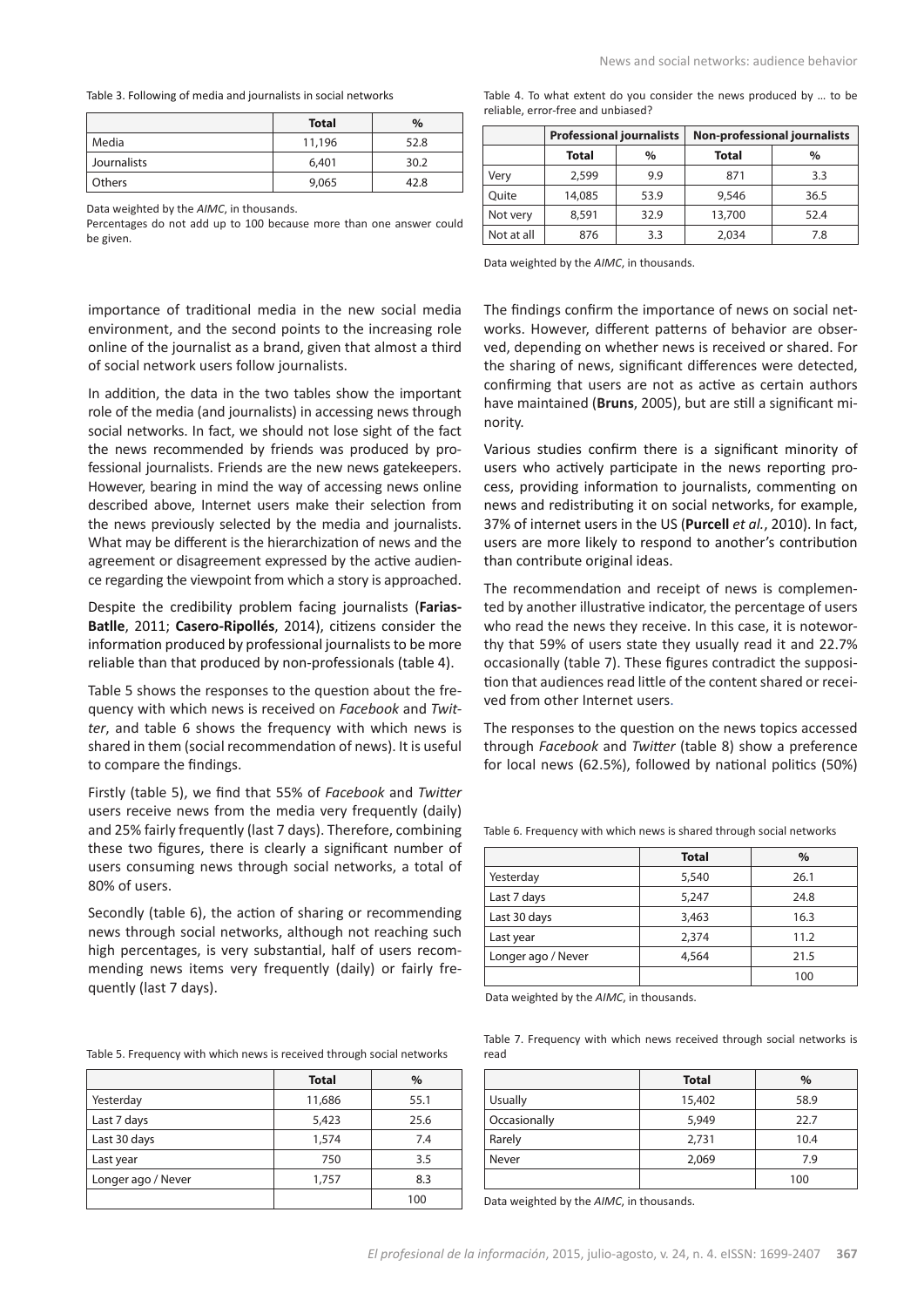#### Table 8. News topics shared through social networks

|                         | <b>Total</b> | $\%$ |
|-------------------------|--------------|------|
| Local news              | 15,048       | 62.5 |
| Local political news    | 8,517        | 35.4 |
| National political news | 12,172       | 50.5 |
| International news      | 8,185        | 34.0 |
| Economy                 | 7,592        | 31.5 |
| Society                 | 8,133        | 33.8 |
| Health and medicine     | 7,323        | 30.4 |
| Weather                 | 5,439        | 22.6 |
| Science and technology  | 6,317        | 26.2 |
| Traffic                 | 1,009        | 4.2  |
| Culture                 | 10,203       | 42.4 |
| Sports                  | 8,976        | 37.3 |
| Celebrity news          | 2,880        | 12.0 |
| Others                  | 2,383        | 9.9  |

Data weighted by the *AIMC*, in thousands.

Percentages do not add up to 100 because more than one answer could be given.

and then, with similar percentages of between 42.4 and 33.8%, culture, sports, community politics, international, and society news.

The answers are not particularly relevant as they do not define significant differences between some of the main news sections in the media. The sole exception is the confirmation of Internet audiences' interest in local news.

Subjects were also asked about their affinity with the media publishing the news they access through social networks and email (table 9). A high percentage, as expected, come from the media they usually consult, but it is remarkable that more than a quarter of the news (26.1%) is published by media the users do not usually read and 7.2% are from media that have a different ideological stance from their own.

This data can be interpreted in a moderately positive way, in that the internet and social networks are allowing some access to the content of media users do not usually consult, and are even ideologically opposed, which in other news consumption contexts would be more difficult. This issue must be given careful consideration in future studies, since a consolidated trend of this kind would help to increase pluralism, essential for enhancing the democratic culture of society.

#### **4. Conclusions and discussion**

Social networks are part of the digital menu of Spanish Internet users. Over 74% of regular Internet users had accessed social networks the previous day (*AIMC*, 2014). Following the trend in other countries, *Facebook* has become the dominant social network, followed a long way behind by *Twitter*.

As expected, the use of social networks is associated with friends and relationships, however, significantly, the second most popular activity in social networks is accessing news. The media, although often criticised, still play an important

#### Table 9. Source of the news received through social networks

|                                                                   | Total  | $\%$ |
|-------------------------------------------------------------------|--------|------|
| Media usually consulted                                           | 18,637 | 77.4 |
| Media not usually consulted                                       | 6,281  | 26.1 |
| Media with different ideological posi-<br>tions to the user's own | 1,741  | 7.2  |

Data weighted by the *AIMC*, in thousands.

Percentages do not add up to 100 because more than one answer could be given.

role, since more than half of users follow at least one news medium through social networks and almost a third follow a journalist.

As a result of the homogenisation of content (**Boczkowski**, 2010) the media brand loses importance. Readers obtain news through search engines and now also through social networks. The important thing is what is said, not who says it or how they say it, therefore the brand ceases to be crucial. This, along with the credibility problems suffered by the media, might lead one to think that the media and journalists would lose importance online. However, in fact that is not the direction things are developing in. Citizens rely more on professional journalists than on what non-professional citizen journalists can produce. Professional journalists, whilst criticised, are recognised as a fundamental institution of democratic systems and have a known affiliation, which is not the case of citizen journalists. As a result, a significant proportion of the public follow individual journalists, who build a personal brand necessarily based on their professionalism and credibility.

Even though initially it is the media who determine the news content, in practice it is the public who with a 'like' or tweet define the interest of a piece of news

The data from the survey highlight the dual role of social network users with regard to news: as consumers and as recommenders. 81% of the news items received through social networks come from "friends". Here we have a paradox, as the journalist is no longer the sole gatekeeper. Although journalists cling to this function, it is apparent they are progressively giving way to new players. The public become what **Singer** (2013) calls secondary gatekeepers. Even though initially it is the media who determine the news content, in practice it is the public who with a "like" or tweet define the interest of a piece of news and whether it is worth giving it visibility. In this way, they create a new hierarchization of the news selected by the media and journalists.

In fact, although most Internet users receive news from the media they usually follow, it is significant that the social networks prompt access to news media that are not part of their regular news diet and even from ideologically opposed media. This points to an increase in the pluralism of news consumed.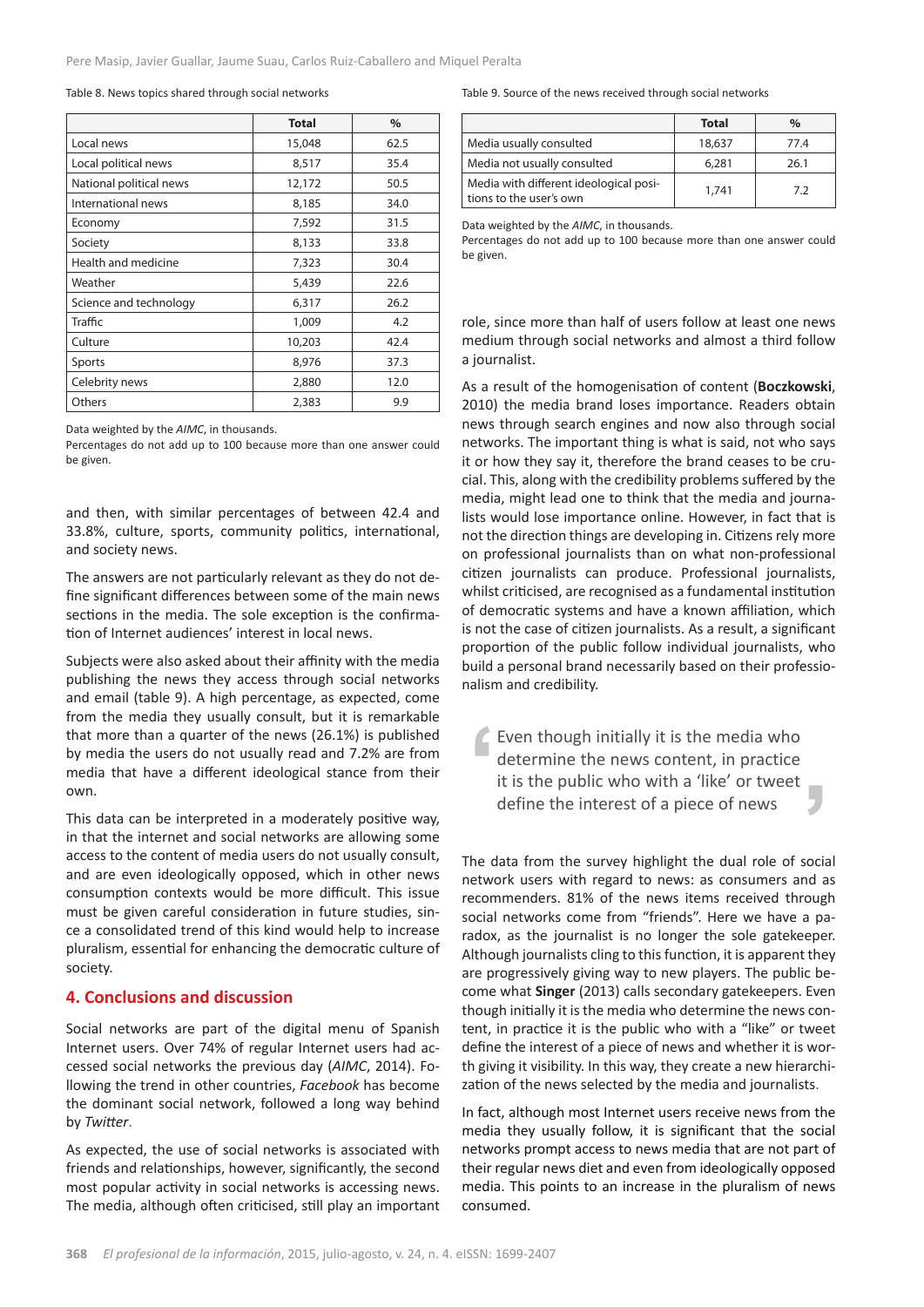Despite the pessimism that sometimes pervades discussions on the future of journalism, encouraging trends can be drawn from our findings. In the era of web 2.0, participation and social networks, citizens continue to demand news. People want information, they want to be informed, especially in matters of public interest, and they share the information they consider to be relevant or interesting.

What has changed is the means of accessing the news and the way of relating to it, which is no longer a unidirectional flow. Although the media still retain a central role, other players such as search engines and social networks are becoming increasingly important. The information reaches us, therefore, through multiple channels and the public are empowered by determining what will be treated as news and what will not. In addition, the data from this study draw attention to audiences' limited desire to participate. While traditionally a greater value has been given to the participation of citizens "in" the media (**Carpentier**, 2011) through forms which have a limited take-up by the audience such as the creation of news content, the practices of recommendation or dissemination of content previously produced by the media are being adopted by a greater number of citizens. They involve a lower participatory intensity, but have the potential to impact more heavily on the political and media agenda. The citizen is no longer subject to the passive consumer-active producer dichotomy, and in the new media environment intermediary roles and low-intensity participatory practices assume greater importance.

Social networks instigate access to news media that are not part of their regular news diet and even from ideologically opposed media

#### **Notes**

1. This work is part of a project funded by the *Spanish Ministry of Economy and Competitiveness*, Ref.: CSO2012- 39518-C04-01

2. The findings set out in this article are original and have never been published. The tables show data from surveys conducted for this research according to the *AIMC Q Panel* methodology. The data have been weighted by the *AIMC* in thousands; for example, in the first question in table 1, the estimation of users who use the internet to interact with their friends and acquaintances is 19,645,000 people, representing 88.1% of the Spanish population of internet users over 14.

#### **5. Bibliography**

*AIMC* (2014). Navegantes en la Red. *http://download.aimc.es/aimc/974\_ryRa6/macro2014.pdf*

**Bergström, Annika** (2008). "The reluctant audience: online participation in the Swedish journalistic context". *Westminster papers in communication and culture*, v. 5, n. 2, pp. 60-80. *[https://www.westminster.ac.uk/\\_\\_data/assets/pdf\\_](https://www.westminster.ac.uk/__data/assets/pdf_file/0012/20019/005WPCC-Vol5-No2-Annika_Bergstrom.pdf) [file/0012/20019/005WPCC-Vol5-No2-Annika\\_Bergstrom.pdf](https://www.westminster.ac.uk/__data/assets/pdf_file/0012/20019/005WPCC-Vol5-No2-Annika_Bergstrom.pdf)* **Boczkowski, Pablo J.** (2010). *News at work: imitation in an age of information abundance*. Chicago: University of Chicago Press. ISBN: 9780226062785

**Boczkowski, Pablo J.**; **Mitchelstein, Eugenia** (2013). *The news gap: when the information preferences of the media and the public diverge*. Cambridge: The MIT Press. ISBN: 9780262019835

**Borger, Merel**; **Van-Hoof, Anita**; **Costera-Meijer, Irene**; **Sanders, José** (2013). "Constructing participatory journalism as a scholarly object". *Digital journalism*, v. 1, n. 1, pp. 117-134. *http://dx.doi.org/10.1080/21670811.2012.740267*

**Bruns, Axel** (2005). *Gatewatching: collaborative online news production*. New York: Peter Lang. ISBN: 0820474320

**Carpentier, Nico** (2011). *Media and participation*. Chicago: The University of Chicago Press. ISBN: 9781841504070

**Casero-Ripollés, Andreu** (2014). "La pérdida de valor de la información periodística: causas y consecuencias". *Anuario ThinkEPI*, v. 8, pp. 256-259.

*<http://recyt.fecyt.es/index.php/ThinkEPI/article/view/29589>*

*CIS* (2013) *Barómetro de marzo. [http://www.cis.es/cis/export/sites/default/-Archivos/](http://www.cis.es/cis/export/sites/default/-Archivos/Marginales/2980_2999/2981/Es2981.pdf) [Marginales/2980\\_2999/2981/Es2981.pdf](http://www.cis.es/cis/export/sites/default/-Archivos/Marginales/2980_2999/2981/Es2981.pdf)*

**Domingo, David**; **Heinonen, Ari** (2008). "Weblogs and journalism: a typology to explore the blurring boundaries". *Nordicom review*, v. 29, n. 1, pp. 3-15.

*http://jclass.umd.edu/classes/jour698m/domingoblogs.pdf*

**Domingo, David**; **Quandt, Thorsten**; **Heinonen, Ari**; **Paulussen, Steve**; **Singer, Jane B.**; **Vujnovic, Marina** (2008). "Participatory journalism practices in the media and beyond. An international comparative study of initiatives in online newspapers". *Journalism practice*, v. 2, n. 3, pp. 326-342. *http://dx.doi.org/10.1080/17512780802281065*

**Farias-Batlle, Pedro** (2011). *Informe anual de la profesión periodística 2011*. Madrid: Asociación de la Prensa de Madrid. *[http://www.apmadrid.es/images/stories/Informe%20](http://www.apmadrid.es/images/stories/Informe%20APM%202011.pdf) [APM%202011.pdf](http://www.apmadrid.es/images/stories/Informe%20APM%202011.pdf)*

**García-de-Torres, Elvira**; **Yezers'Ka, Lyudmyla**; **Rost, Alejandro**; **Calderín, Mabel**; **Edo, Concha**; **Rojano, Miladys**; **Said, Elías**; **Jerónimo, Pedro**; **Arcila, Carlos**; **Serrano, Ana**; **Badillo, Jorge**; **Corredoira, Loreto** (2011). "Uso de *Twitter* y *Facebook* por los medios iberoamericanos". *El profesional de la información*, v. 20, n. 6, pp. 611-620. *http://dx.doi.org/10.3145/epi.2011.nov.02*

**Gillmor, Dan** (2004). *We the media. Grassroots journalism by the people, for the people*. Sebastopol, USA: O'Reilly. ISBN: 978 0596102272

**Guallar, Javier** (2007). "La renovación de los diarios digitales: rediseños y web 2.0". *El profesional de la información*, v. 16, n. 3, pp. 235-242.

*[http://www.elprofesionaldelainformacion.com/contenidos/2007/](http://www.elprofesionaldelainformacion.com/contenidos/2007/mayo/08.pdf) [mayo/08.pdf](http://www.elprofesionaldelainformacion.com/contenidos/2007/mayo/08.pdf) http://dx.doi.org/10.3145/epi.2007.may.08*

**Heise, Nele**; **Loosen, Wiebke**; **Reimer, Julius**; **Schmidt, Jan-Hinrik** (2013). "Including the audience: Comparing the at-